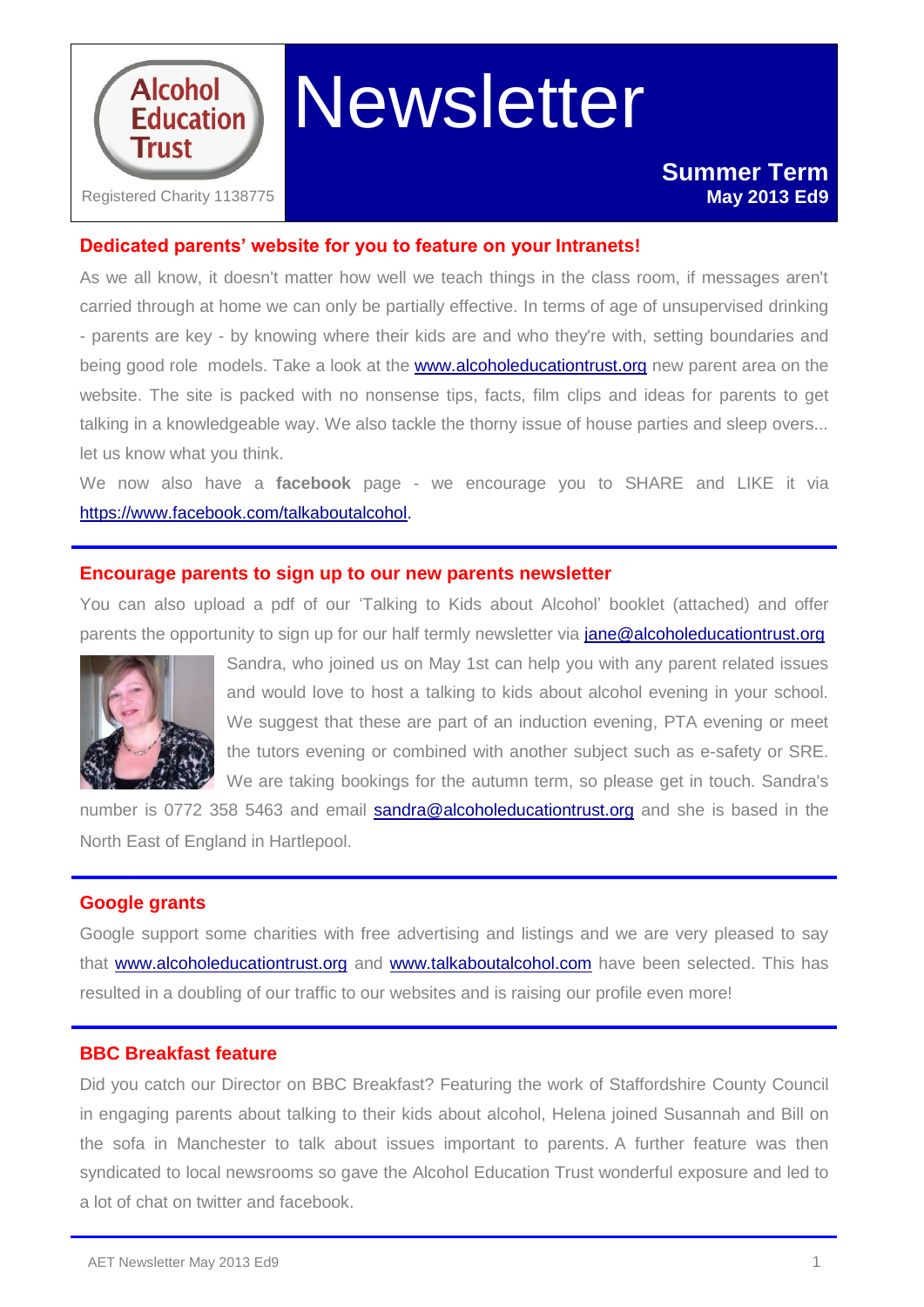

## **Are you talking alcohol?**

Staffordshire County Council teamed up with partners across the county, including the Police and Public Health to give parents the information to help them

understand the right advice to give to their children. The 'Talk Alcohol' campaign which recently featured on the BBC Breakfast show aims to help parents figure out what's acceptable or considered safe when it comes to letting their child drink alcohol and parents are recommended to visit [www.staffordshire.gov.uk/talkalcohol](http://www.staffordshire.gov.uk/talkalcohol)

| FIND OUT MORE AT:<br>WWW.STAFFORDSHIRE.GOV.UK/TALKALCOHOL<br>With thursks to:<br>WWW.DEBIKAWADE.CO.100/BASEMTS<br>WWW.ALCOHOLEDUCATIONTRUST.ORG | <b>Top Facts a</b><br><b>HEALTH EXPERTS</b><br>SAY<br><b>ANOTHER</b><br><b>LET</b><br>the age of T<br>RMATION AND GUIDANCE VISIT<br><b>FOR MO</b> | Pick up more facts<br>today and start<br>talking alcohol.<br>with your kids | Know your st<br>AS | 80% <b>RESAY</b><br><b>SILE OF THEIR KIDS AND ALCOHOL WHEN IT HAPPENS :</b><br>ATTOM AND GUIDANCE VISI | <b>Education</b><br>TAPI .<br><b>JEMORY</b><br>GRA<br>FOR MORE!  | TENS WHO <b>DON'T</b><br><b>BEFORE</b><br><b>15 Y X HESS LIKELY TO</b><br><b>IN THEIR LIFETIME</b> |
|-------------------------------------------------------------------------------------------------------------------------------------------------|---------------------------------------------------------------------------------------------------------------------------------------------------|-----------------------------------------------------------------------------|--------------------|--------------------------------------------------------------------------------------------------------|------------------------------------------------------------------|----------------------------------------------------------------------------------------------------|
| for source information                                                                                                                          | WWW.STAFFORDSHIRE.GOV.LIKA 111 &LCCHOL                                                                                                            | <b>CO</b> Staffords                                                         |                    | <b>WWW.STRETTOROGRAPHOTOROGY</b><br><b>MARCHERS</b>                                                    | ATION AND GUIDANCE VISIT<br>WWW.STARTOEDISHIP.GOVIDKA  42.CONCE. | FOR MORE INFORMATION AND GUIDANCE VISIT<br>WWW.STATFORDSHER.GOVINA  ALCOHOL                        |

#### **New lesson plan for KS4**

Thank you to Heather Hodkinson KS4 Learning Mentor, PSHE & Citizenship, at Bishop Vesey's Grammar School for sharing the lesson plan she has created around Jordan's story featured in the BBC 'Just a few drinks' short film clips.

You will find Heather's lesson plan (Y11 workshop) in the 'get inspired' area of our website [\(http://alcoholeducationtrust.org/Pages/inspired.html\)](http://alcoholeducationtrust.org/Pages/inspired.html). Heather has combined her own questions with our quiz available via *AET Quiz - [How much do you know?](http://alcoholeducationtrust.org/Pages/Howmuch.html)* this joins our new lesson plans built around the four films, which you can access via *AET - ['Just a few drinks' lesson plans](http://alcoholeducationtrust.org/Pages/effectslp.html)*

# **Talking to kids about alcohol at The Sir Thomas Rich's Grammar School**

Parents of current Year 8 pupils attended a 'Talking to Kids about Alcohol' session on the 30th April, followed by a talk on e-safety. Few parents were yet encountering problems with their children in Year 8, as regards alcohol – therefore it is the perfect stage at which to talk to kids about alcohol.

Discussions revolved around setting boundaries and being good role models, the law and hosting parties at home and teens going to parties at friends' houses. If you'd like to book a session for your school next academic year contact [sandra@alcoholeducationtrust.org.](mailto:sandra@alcoholeducationtrust.org)

### **Shropshire CAP training for youth workers**



Training was held in Shropshire for Youth Leaders across the County on the 30th April. The audience was double the expected 14 and feedback was excellent.

We worked on alcohol education materials suitable for informal settings such as youth clubs, using the new lessons built around the 'Just a few drinks' short films, ending the two and a half hour session with a quiz which ensured the youth workers were

confident in their knowledge of units, guidelines, the law and alcohol and its effects.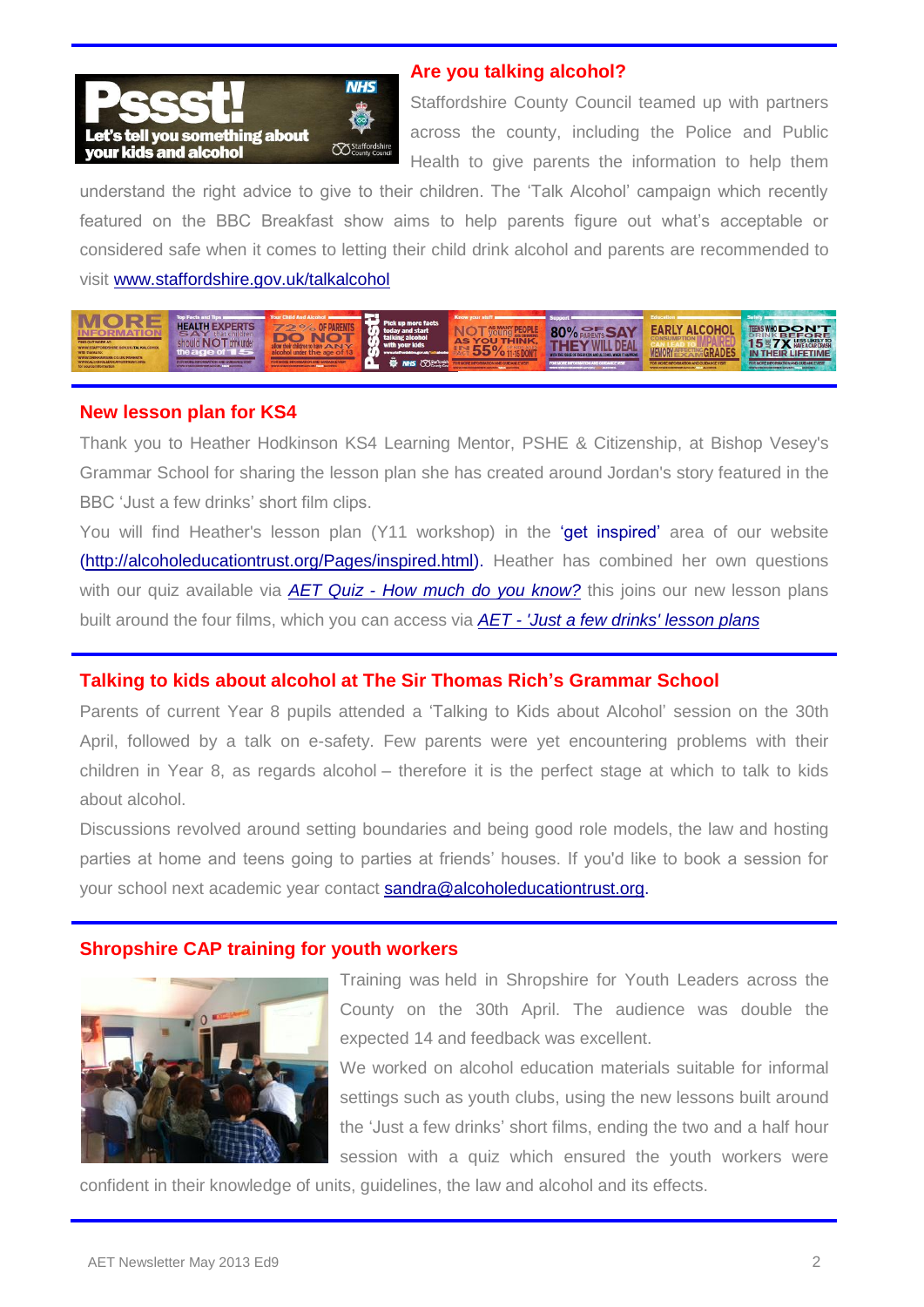#### **Department for Education – PSHE Education**

Despite the announcement that PSHE 'remains an important and necessary part of all pupils' education' and that **'**all schools should teach PSHE drawing on good practice', the Department for Education (DfE) is insisting that PSHE will remain non-statutory and that schools will have the *'*flexibility to deliver high quality PSHE' and 'develop their own curricular'.

To assist schools The PSHE Association will receive a grant to help them develop their own curricular, signpost high quality resources and expand the Chartered Teacher of PSHE programme. View DfE review here:

<http://education.gov.uk/schools/teachingandlearning/curriculum/b00223087/pshe>

#### **Submission to curriculum consultation**

With detailed advice from our Trustee Dr John Lloyd, President of the Institute of Health Promotion and Education (IHPE) and The PSHE Association stance, The Alcohol Education Trust has submitted comments to the National Curriculum consultation which closed on the 16th April. The Trust has asked for 'must' to replace 'should' as to the provision of PSHE in schools. There will be some coverage of alcohol and drugs in Science and in Theology and Ethics, but provision for PSHE remains non-statutory with schools free to manage content and provision.

**Remember we're here to help!** Look at our resources section via [www.alcoholeducationtrust.org](http://www.alcoholeducationtrust.org/) for inspiration and for ease of lesson planning.

#### **PSHE Association welcomes Ofsted report on PSHE education**

The Association welcomes *[Ofsted's new report into PSHE education](http://dmtrk.net/HSS-1GL0W-3W0E60-KWK7Y-1/c.aspx)* which paints Association a realistic picture of provision across the country.

Their Chief Executive Joe Hayman commented that: "The reality is that while there is outstanding practice in many schools, too many teachers go into PSHE lessons ill-equipped to deal with the extremely important and challenging issues the subject covers. Whether dealing with safeguarding areas of personal safety in relation to sex and relationships, substance misuse and issues related to mental health, it is obvious from the report that teachers need more training and more support.

The Ofsted report concludes that 60% of the schools surveyed provided good or outstanding PSHE education, a testament to the skill and hard work of the teachers in those schools and the commitment of senior management teams. However, this still leaves a large percentage of schools where provision is far from ideal, meaning a significant proportion of children in this country are not receiving the high quality PSHE education they deserve.

We therefore agree with Ofsted that PSHE education 'Is not yet good enough' and want to work with schools and other partners to raise standards by providing quality resources, updated programmes of study, training and support to schools to effectively plan, deliver and assess their PSHE programmes, with assessment a particular priority as the Ofsted report suggests."